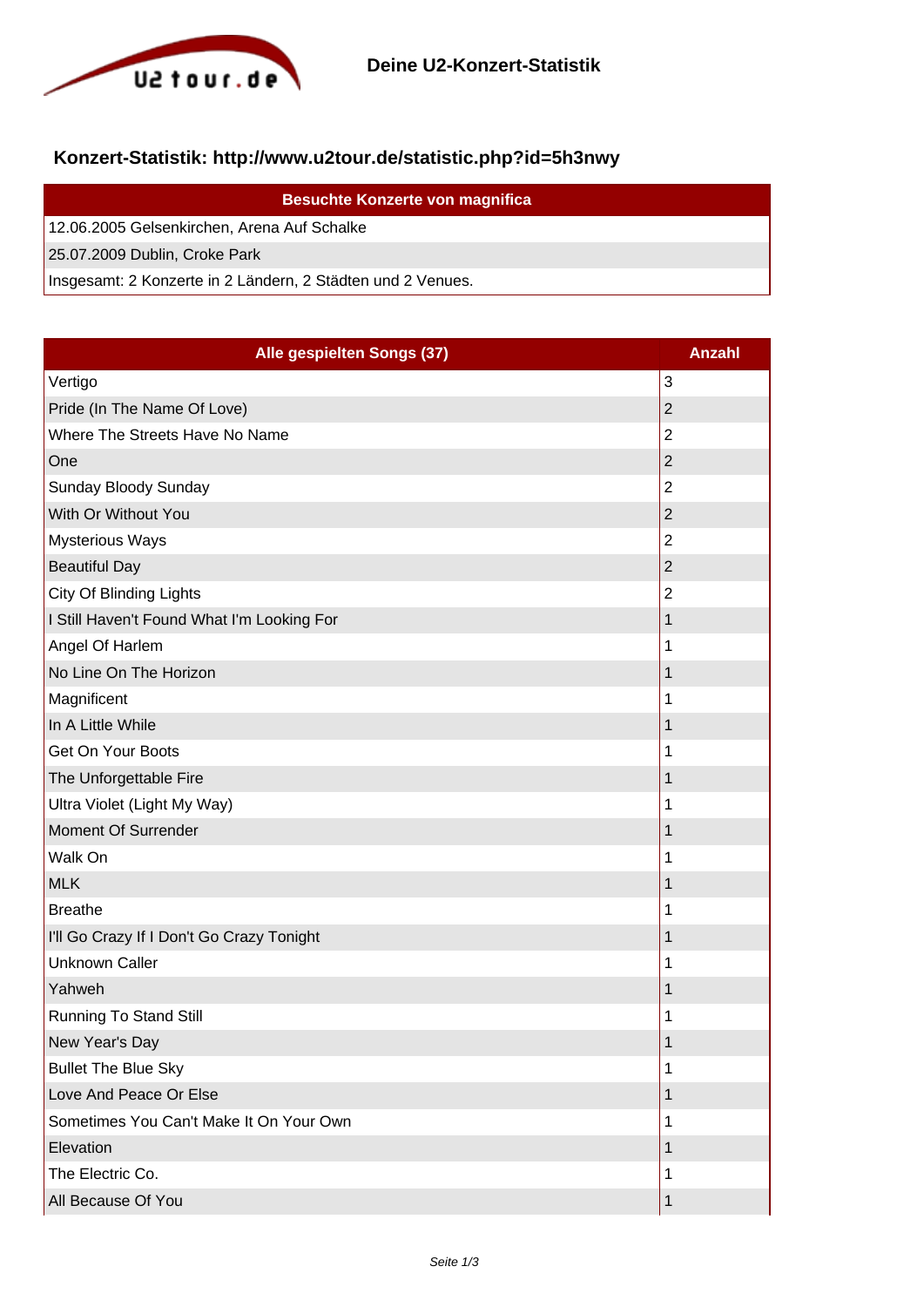

| Miracle Drug      |  |
|-------------------|--|
| The Cry           |  |
| The Fly           |  |
| Zoo Station       |  |
| <b>Party Girl</b> |  |

| <b>Opening Songs (2)</b> | Anzahl |
|--------------------------|--------|
| Breathe                  |        |
| Vertigo                  |        |

| <b>Closing Songs (2)</b> | Anzahl |
|--------------------------|--------|
| Moment Of Surrender      |        |
| Vertigo                  |        |

| <b>Alben (10)</b>               | Anzahl |
|---------------------------------|--------|
| How To Dismantle An Atomic Bomb | 21.28% |
| <b>Achtung Baby</b>             | 14.58% |
| No Line On The Horizon          | 14.29% |
| The Joshua Tree                 | 14%    |
| All That You Can't Leave Behind | 9.8%   |
| The Unforgettable Fire          | 7.69%  |
| War                             | 5.66%  |
| <b>Rattle And Hum</b>           | 1.85%  |
| October (Remastered)            | 1.82%  |
| Boy                             | 1.79%  |

| Vorgruppen (4)       | Anzahl |
|----------------------|--------|
| Republic Of Loose    |        |
| <b>Kaiser Chiefs</b> |        |
| Feeder               |        |
| The Thrills          |        |

| Länder (2)  | Anzahl |
|-------------|--------|
| Deutschland |        |
| Irland      |        |